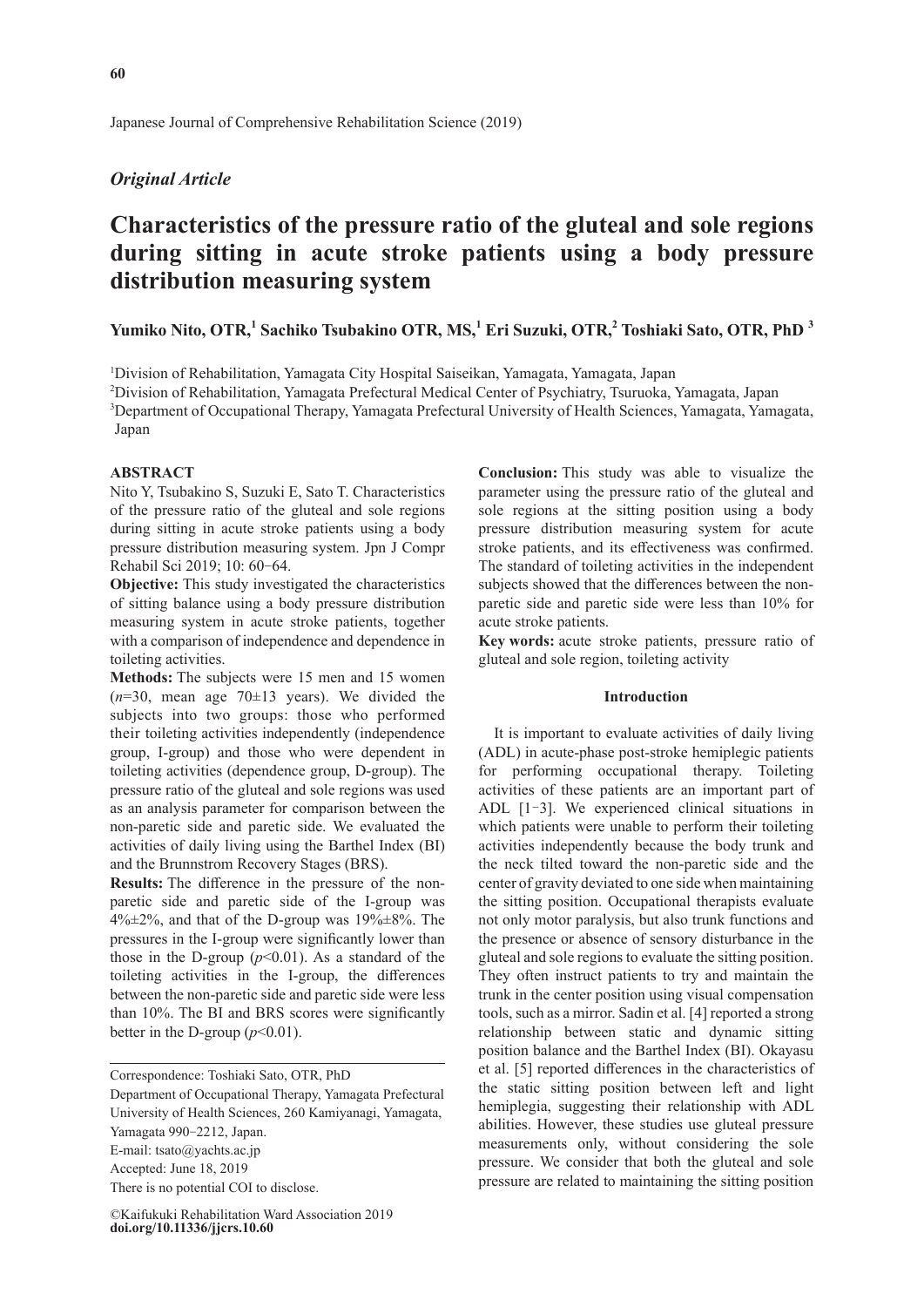because not only the gluteal, but also the sole pressure is landed.

For this study, gluteal pressure and sole pressure were measured simultaneously using a body pressure measurement system [6] that has recently been introduced in the field of welfare technology as an instrument that can measure the sitting position state over time. In the present study, the system enabled the measurement of an objective index for the upright sitting position in acute stroke patients. Gluteal pressure and sole pressure were measured in the independent group (I-group) and the dependent group (D-group) for toileting activities, which are frequently performed by patients. Furthermore, the relationship with motor function and ADL was investigated. The efficacy of body pressure distribution measurements was also verified based on the obtained results.

These findings are expected to be useful as an index of independence for performing toileting activities in acute stroke patients.

## **Subjects and Methods**

#### **1. Subjects**

The study population comprised 30 stroke patients in the early phase of onset among those diagnosed with a stroke and admitted to Hospital A, and for whom occupational therapy was prescribed. Moreover, these 30 met the inclusion criteria: occurrence of the first attack, stable systemic condition, ability to maintain an upright sitting position for 30 s without support from the arms, ability to understand instructions, and no other orthopedic disease.

The subjects were 15 men and 15 women, with a mean age of 70±13 years. Twenty-one patients had cerebral infarction, 7 had cerebral hemorrhage, and 2 had subarachnoid hemorrhage. There were 14 right hemiplegic patients and 16 left hemiplegic patients. Measurements were conducted 33±15 days after onset. Subjects had no remarkable sensory disturbance or higher brain dysfunction. The ethics committee of Hospital A approved this study. Candidates received verbal and written explanations before they provided consent to participate in this study.

### **2. Methods**

The subjects were classified into the toileting I-group (those who did not need assistance involving body contact, such as assistance in maintaining a standing position or assistance with lower garments, including the monitoring level) and the D-group (those who needed assistance involving body contact). The subjects were classified in advance with a toileting activity evaluation using BI [7], an index of ADL.

The sitting pressure distribution was measured using a body pressure measurement system (BPMS; NATT, Osaka). The subjects were instructed to maintain the upright sitting position for 30 s on the device with sensor mats placed under the buttocks and the feet. The height of the upright sitting position was set so that the subject would have 90° of flexion at the knee and hip joints and the whole sole would be in contact with the foot mat (Figure 1-a). Placement of any object or person that marked the centerline in the surroundings was carefully avoided. The subjects were instructed to place their arms on the ipsilateral femoral region to the greatest extent possible, or, if that was difficult, at a position in which it was possible to maintain the upright sitting position. The sitting pressure at the four locations of the left and right



**Figure 1.** Measuring equipment and pressure distribution analysis. a. Experimental setup

BPMS, Body pressure distribution measurement system.

b. Analysis parameter of gluteal region pressure and sole region pressure COP, Center of pressure.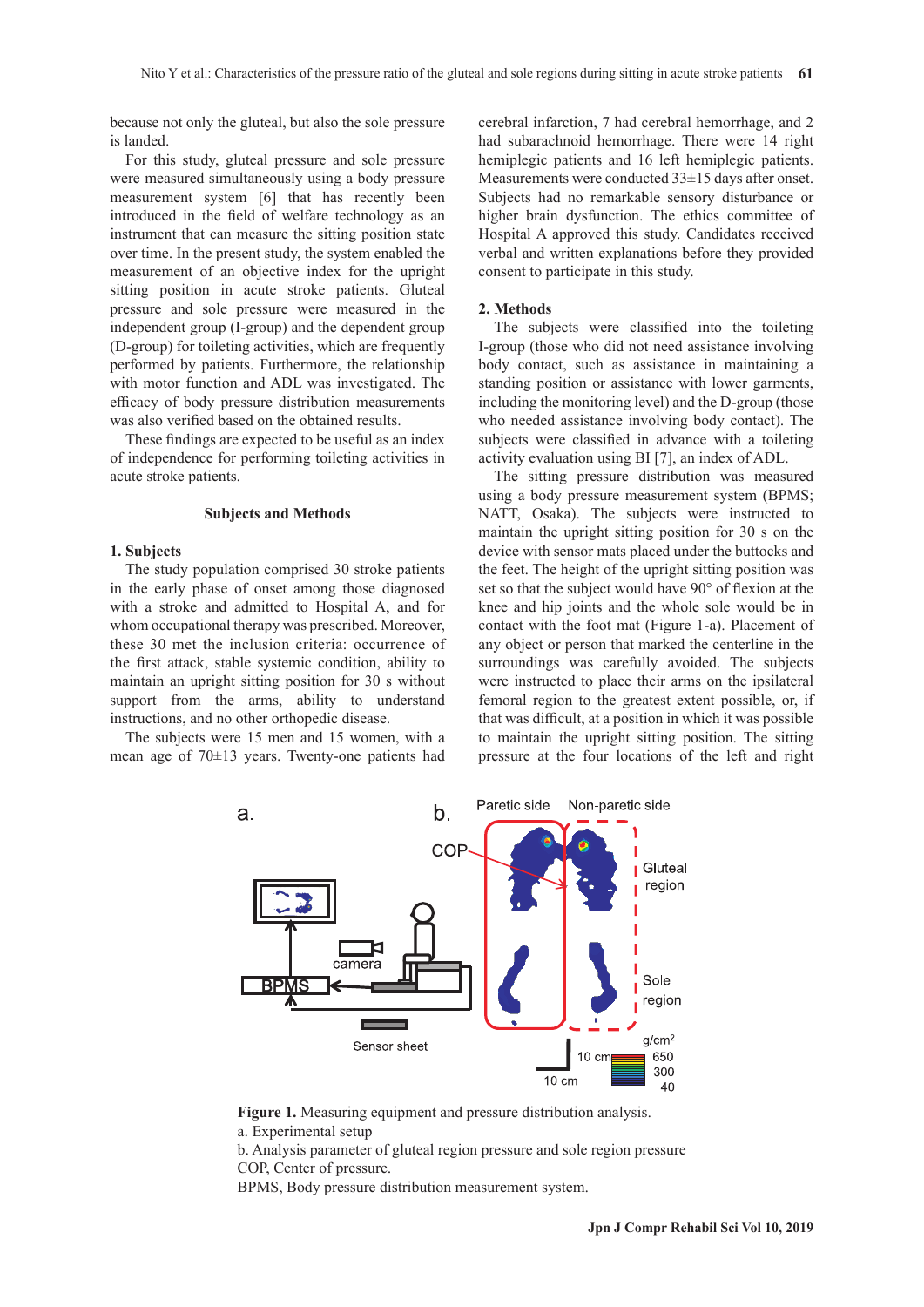gluteal muscles and the soles is shown as a percentage (%) and was configured so that the sum would be 100% (Figure 1-b). In this study, the sum of the gluteal pressure and sole pressure was analyzed as the sitting pressure. The center of the left and right anterior superior iliac spine was adjusted to the center of the sensor mat as the standard for the center of the gluteal muscle. An image of the still sitting position (front) was taken using a digital video camera (GZ-E265, JVC; Kenwood Corp., Yokohama). Motor function was evaluated using the Brunnstrom Recovery Stages (BRS) [8], and ADL was evaluated using the BI score.

Statistical analyses were performed to make comparisons between the I-group and the D-group using Welch's *t*-test for age, time from onset, sitting pressure percentage and BI score; the Mann-Whitney *U*-test was used for the upper extremities, fingers, and lower extremities for BRS. Additionally, software (Excel for Windows; Microsoft Corp. and Bell Curve for Excel; SSRI) was used with significance inferred at 5%.

#### **Results**

Based on the results of the toileting activity evaluation using BI scores, 12 and 18 subjects were classified into the I-group and D-group, respectively. The BRS for the upper extremities, fingers, and lower extremities were significantly higher in the I-group (*p*<0.01). No significant difference was found for the other investigated parameters (Table 1).

A representative sample of the I-group was a 60-year-old woman with right hemiplegia. Her BRS was V for upper extremities, V for fingers, and IV for lower extremities; toileting was at the independence level. Her BI score was 80. Her gluteal and sole pressure percentages were 43% and 8%, respectively, on the non-paretic side, and 40% and 9%, respectively, on the paretic side (Figure 2).

The representative sample of the D-group was a 70-year-old man with right hemiplegia. His BRS was IV for upper extremities, IV for fingers, and IV for lower extremities. He was able to perform toileting activities with partial assistance. His BI score was 40. The gluteal and sole pressure percentages were 50% and 11%, respectively, on the non-paretic side and 31% and 9%, respectively, on the paretic side (Figure 3).

Sitting pressure (sum of gluteal and sole pressure) percentages on the non-paretic side of all the subjects were 46%–53% in the I-group. The mean difference in the percentage between the non-paretic side and the paretic side was 4%±2%. However, it was 38%–68% in the D-group. The mean difference in the sitting pressure was 19%±8%. The measurement for the I-group was significantly lower than that for the D-group  $(p<0.01)$ . Among the 18 subjects of the D-group, 14 subjects deviated to the non-paretic side, whereas 4 subjects deviated to the paretic side. In addition, the difference in the sitting pressure between the non-paretic and paretic side was within 10% for all subjects of the I-group (Figure 4, 5).

The BI scores of all the subjects ranged from 60– 100 in the I-group, with a mean value of  $80\pm16$ . The score was 10–60 in the toileting D-group, with a mean

- · 60-year-old woman, cerebral infarction, right hemiplegia
- BRS U/E stage V, Finger stage V L/E stage V; BI: 80
- Difference of 2% in the pressure of the non-paretic side and paretic side



**Figure 2.** Case of toileting activities classified as independent (A).

|                       |        | I-group $(n = 12)$ | D-group $(n = 18)$ |       |
|-----------------------|--------|--------------------|--------------------|-------|
| Age $(y)$             |        | $69 \pm 13$        | $71 \pm 1$         | N.S.  |
| Period from onset (d) |        | $29 \pm 14$        | $35 \pm 15$        | N.S.  |
| <b>BRS</b>            | U/E    | $4(3-5)$           | $2(1-5)$           | **    |
|                       | Finger | $4(3-5)$           | $2(1-5)$           | **    |
|                       | L/E    | $4(4-5)$           | $2(1-5)$           | $***$ |

**Table 1.** Characteristics of the subjects.

I-group, Independence group; D-group, Dependence group; BRS, Brunnstrom Recovery Stage; U/E, Upper Extremities; L/E, Lower Extremities.

Data is the mean  $\pm$  SD or median (max – min).

N.S.: Not Significant \*\*: *p*<0.01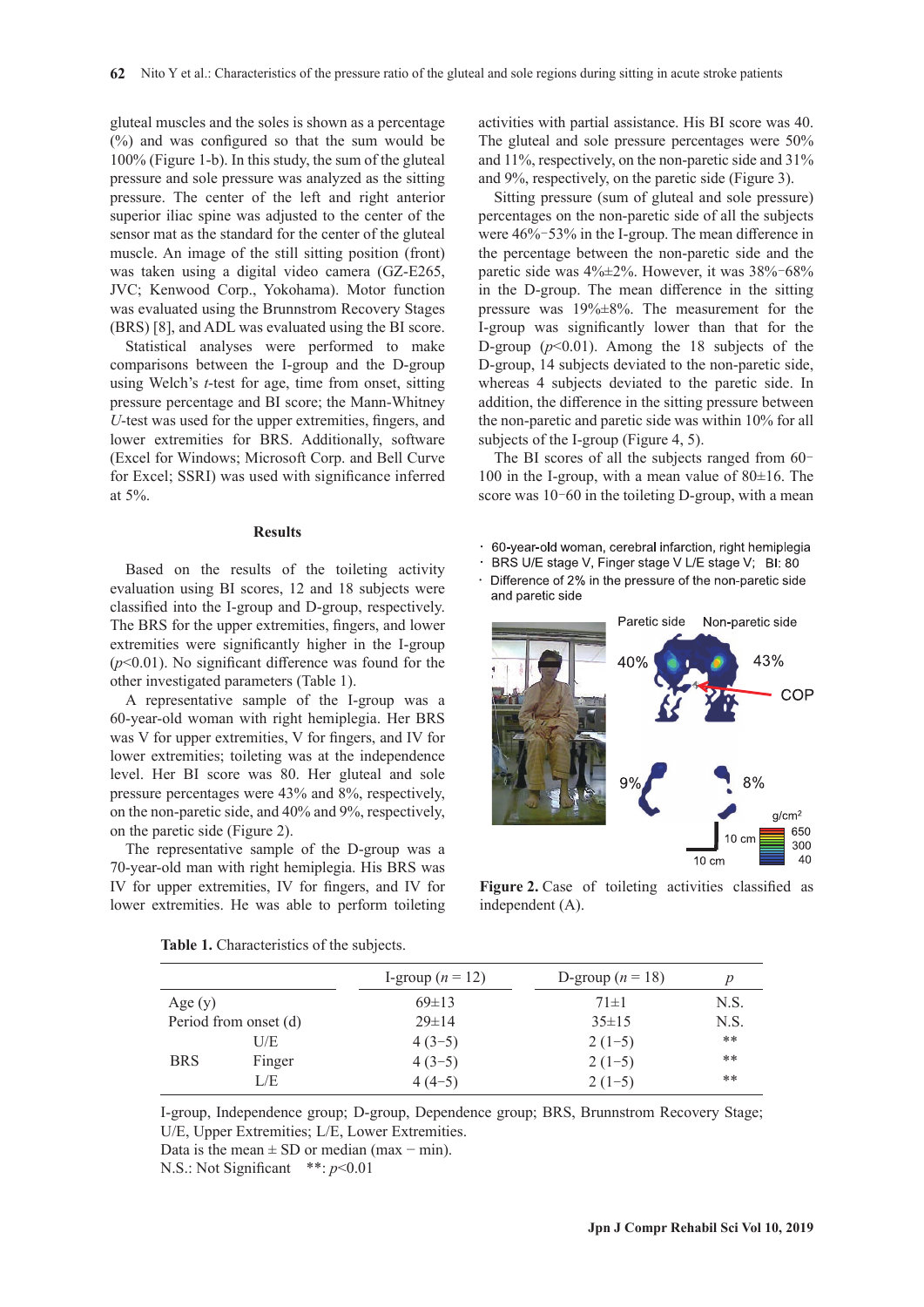- · 70-year-old man, cerebral infarction, right hemiplegia
- · BRS U/E stage IV, Finger stage IV, L/E stage IV; BI: 40
- Difference of 22% in the pressure of the non-paretic side  $\ddot{\phantom{a}}$ and paretic side



**Figure 3.** Case of toileting activities classified as dependent (B).



**Figure 4.** Pressure distribution rate of all the subjects.

of  $41\pm15$ . It was significantly higher in the I-group than in the D-group  $(p<0.01)$  (Figure 6).

#### **Discussion**

This study aimed to elucidate the characteristics of gluteal pressure and sole pressure in the upright sitting position in acute stroke patients with hemiplegia classified according to independence in performing toileting activities into the I-group and D-group. We also assessed the relationship with motor function and ADL and the efficacy of body pressure distribution measurement.



**Figure 5.** Comparison between the I-group and D-group for the difference in pressure of the nonparalytic and paralytic side.

Welch *t-*test \*\*: *p*<0.01



**Figure 6.** Comparison between the I-group and D-group for BI. Welch *t-*test \*\*: *p*<0.01

# **1. Gluteal pressure and sole pressure in the upright sitting position of the I-group and the D-group classified according to independence in performing toilet activities, and the relationship with motor function and ADL**

The present results revealed that differences in the sitting pressure between the non-paretic and paretic side were 4%±2% and 19%±8%, respectively, in the I-group and the D-group. The differences were significantly lower in the I-group. Moreover, as a standard for the I-group, the difference in the sitting pressure between the non-paretic and paretic side was within 10%. The BI scores of the I-group and D-group were  $80\pm16$  and  $41\pm8$ , respectively, significantly higher in the I-group. All the BRS scores for the upper extremities, fingers, and lower extremities were significantly higher in the I-group.

For acute stroke hemiplegic patients, it is necessary to acquire ADL at an early stage in addition to getting out of bed and avoiding disuse. Tokumoto et al. reported that greater improvement in ADL was observed in acute stroke patients due to the involvement of occupational therapists in the early phase [9, 10]. Furthermore, Ezure et al. reported that the ADL of post-stroke hemiplegic patients was more strongly related to trunk function than to the functions of the paretic side [11]. In particular, toileting activities include going to the toilet, transferring to and operating